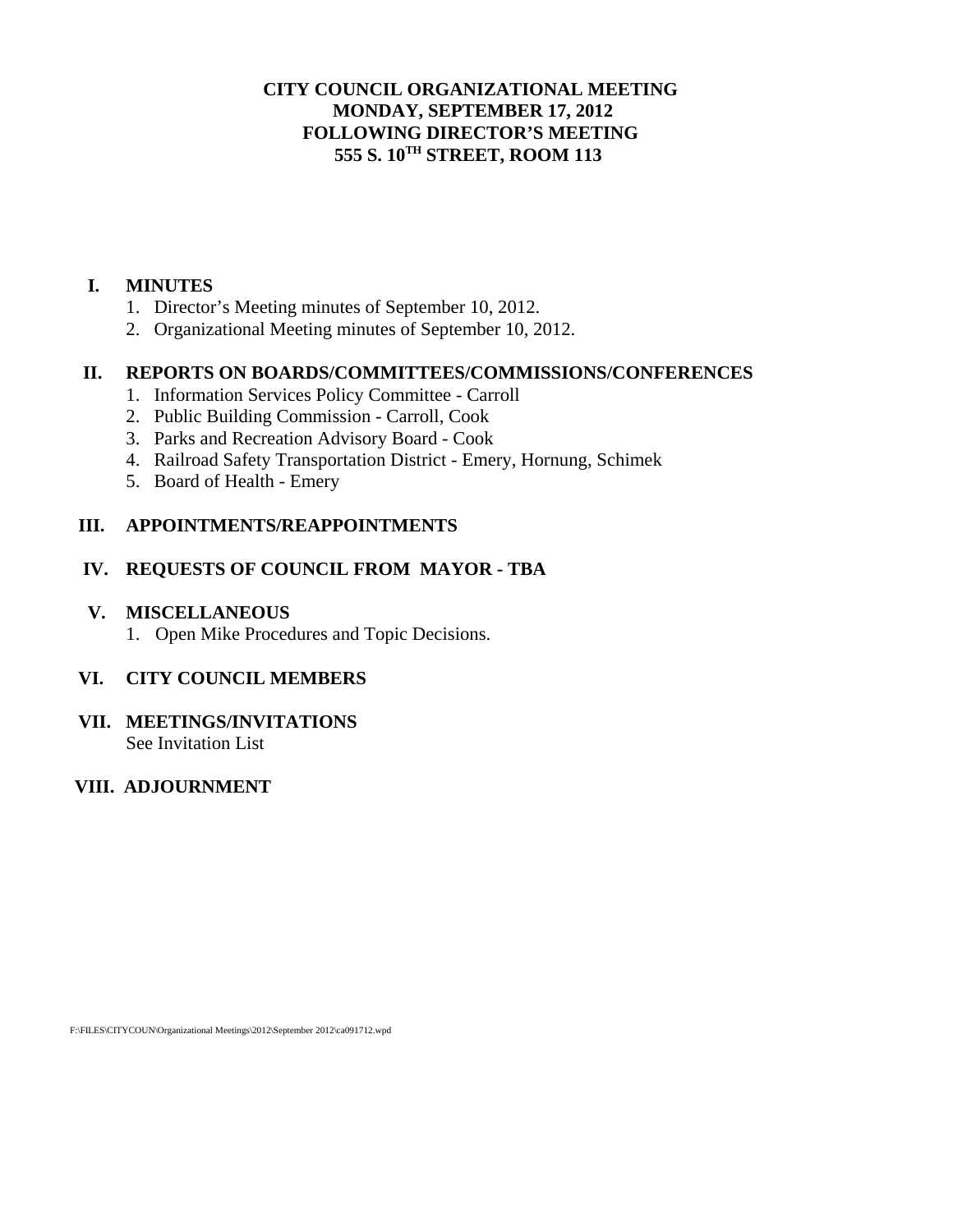### **MINUTES CITY COUNCIL ORGANIZATIONAL MEETING MONDAY, SEPTEMBER 17, 2012**

**Present:** Adam Hornung, Chair; Carl Eskridge, Vice Chair; Doug Emery; Gene Carroll; DiAnna Schimek; Jonathan Cook; and Jon Camp

#### **Others:** Denise Pearce, Senior Policy Counsel; and Rod Confer, City Attorney

Chair Hornung opened the meeting at 2:16 p.m. and announced the location of the Open Meetings Act.

#### **I. MINUTES**

- 1. Director's Meeting minutes of September 10, 2012.
- 2. Organizational Meeting minutes of September 10, 2012.

With no corrections the above minutes were approved.

### **II. REPORTS ON BOARDS/COMMITTEES/COMMISSIONS/CONFERENCES**

### **1. Information Services Policy Committee - Carroll**

Carroll stated the meeting was canceled as Commissioner Schorr couldn't attend.

### **2. Public Building Commission - Carroll, Cook**

Carroll stated everyone probably noticed and enjoys the art in this building. The Art Walk held on the first Friday of September went well.

Carroll added they discussed the agreement for the solar rooftop on the  $R - 27<sup>th</sup>$  Police Station, and approved standard contracts which will come in front of the City, for miscellaneous items. Talked about hiring a full time building and campus security guard. Right now have two part-time people and the Chair wants to change to one full-time person. Hardly a change in costs. The part-time staff is having a hard time becoming certified security guards.

## **3. Parks and Recreation Advisory Board - Cook**

Cook stated the meeting was very short, in order to attend the Union Plaza grand opening.

#### **4. Railroad Safety Transportation District - Emery, Hornung, Schimek**

Emery stated they approved seven inter-local agreements for quiet zones, etc., for some of our small towns. Approved the budget with \$200,000 added back in to look at the 35<sup>th</sup> & Adams, and 33<sup>rd</sup> & Cornhusker crossings. The County brought the motion forward to add back, with no discussion.

Schimek added there was a question if that was enough to cover the amount of the study, and Figard had said, probably not but he could come back to the RTSD if necessary.

Camp stated the study is \$200,000, it adds up. Even though it was the County making the motion, why even do the study when we know? Our representatives voted for it. Emery replied he voted for it but he had no idea they were going to take out in the first place, and no idea they were going to put it back. The place to have that discussion is not on the dias.

Schimek stated she seconded the motion. Happy to explain.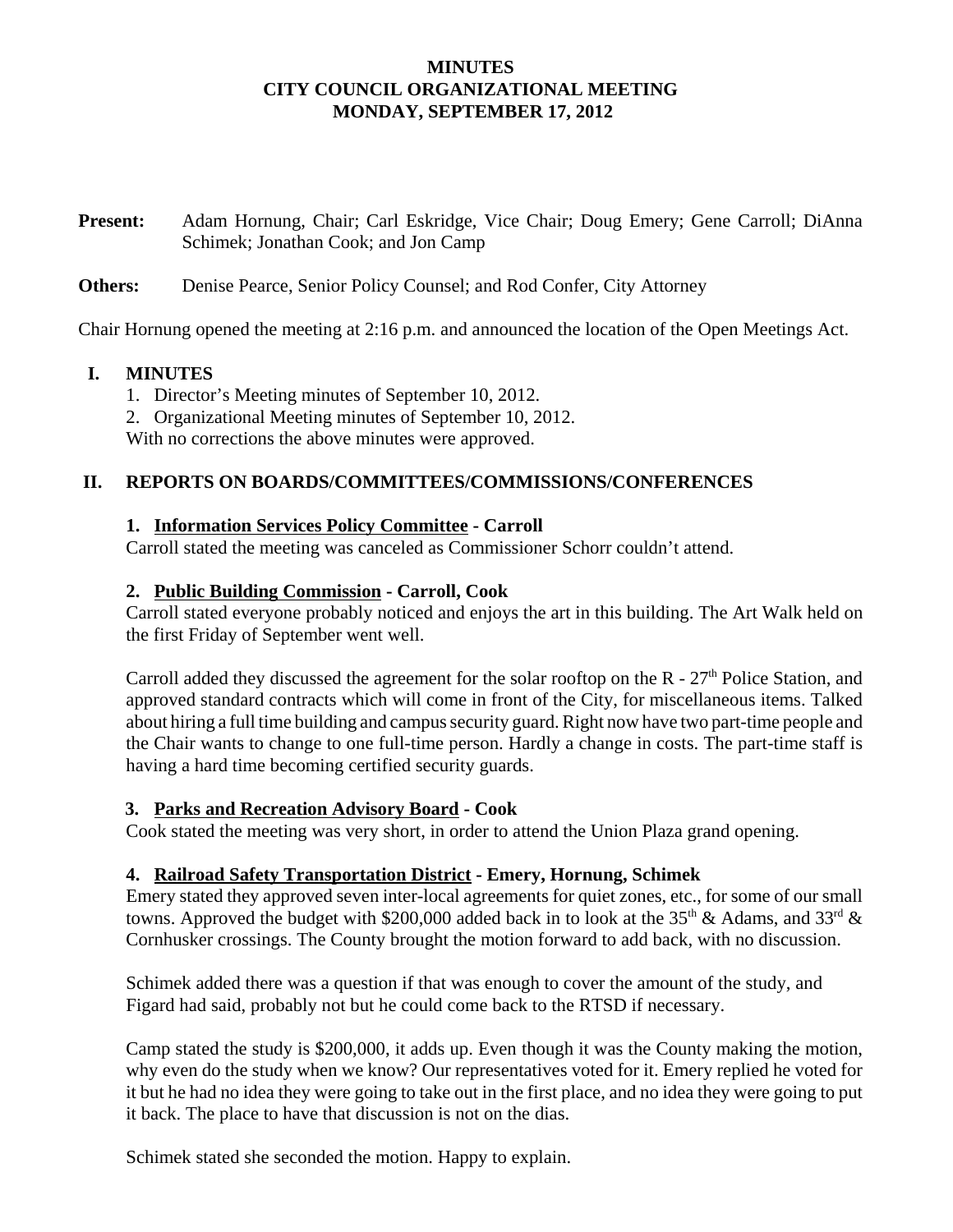## **5. Board of Health - Emery**

Emery stated they received a health update and discussed a problem property which is being removed. Also in the process of wrapping up the rock removal.

The Board is going through the ten essential services of a public health group. This month discussed, Enforced Laws and Regulations that Protect Health and Ensure Safety.

## **6. Multicultural Advisory Committee - Eskridge**

Eskridge stated the Committee mainly discussed the executive director position needing to be readvertised. The advertising is happening with the choice to be accomplished. Confer stated they have five candidates which they will interview and now setting up.

- **III. APPOINTMENTS/REAPPOINTMENTS** None.
- **IV. REQUESTS OF COUNCIL FROM MAYOR** None

### **V. MISCELLANEOUS**

### **1. Open Mike Procedures and Topic Decisions**

Emery stated he sent Council an email received from a constituent several months ago. The idea, or recommendation, was to ask the person, when they come up to speak, what they intend to discuss, making a decision whether it's germane, or not, and go forward based on the discussion. Emery said he told the constituent Council would discuss. Think it has the potential to try, if Council agrees.

Camp stated the idea has merit. What is our position on time or topics? Emery replied it still reads any topic not on, or may be on, the agenda.

Hornung said Council could go with the Chair's discretion for the meaning. Emery stated we would always have the right to appeal the decision. Could ask for a vote. Not a large deal, but thought to get out in the open. If you don't want to, fine. Also fine if you want to. We could try and if it doesn't work to drop and go back.

Camp reiterated the idea has merit. But if people don't know the rule, they might sit through a meeting, get up, and have the Chair say no. Inconvenient for the constituent. An observation, not right or wrong.

Carroll thought a good idea to have the person state their name, address, and topic. Go from there. Cook asked if they would need to stick to the topic? Emery replied, in the ballpark. Hornung wasn't as concerned with constituents sticking to the topic as discussing items which will be on future agendas. He thought this may have come up in response to the day the lady was at open mike and made insensitive comments. The Boy Scout troop was attending that day. Hornung added he felt very uncomfortable. Emery wasn't sure those comments were more insensitive than the ones made by the gentleman immediately after her. Hornung stated they were less child friendly. She talks about these subjects constantly, and have thought we might be off pace.

Confer stated the idea is to keep from talking about items which will be on future agendas. But, if they want to talk about Nazi party benefits, you can't tell them not to speak on that topic. You cannot censor people.